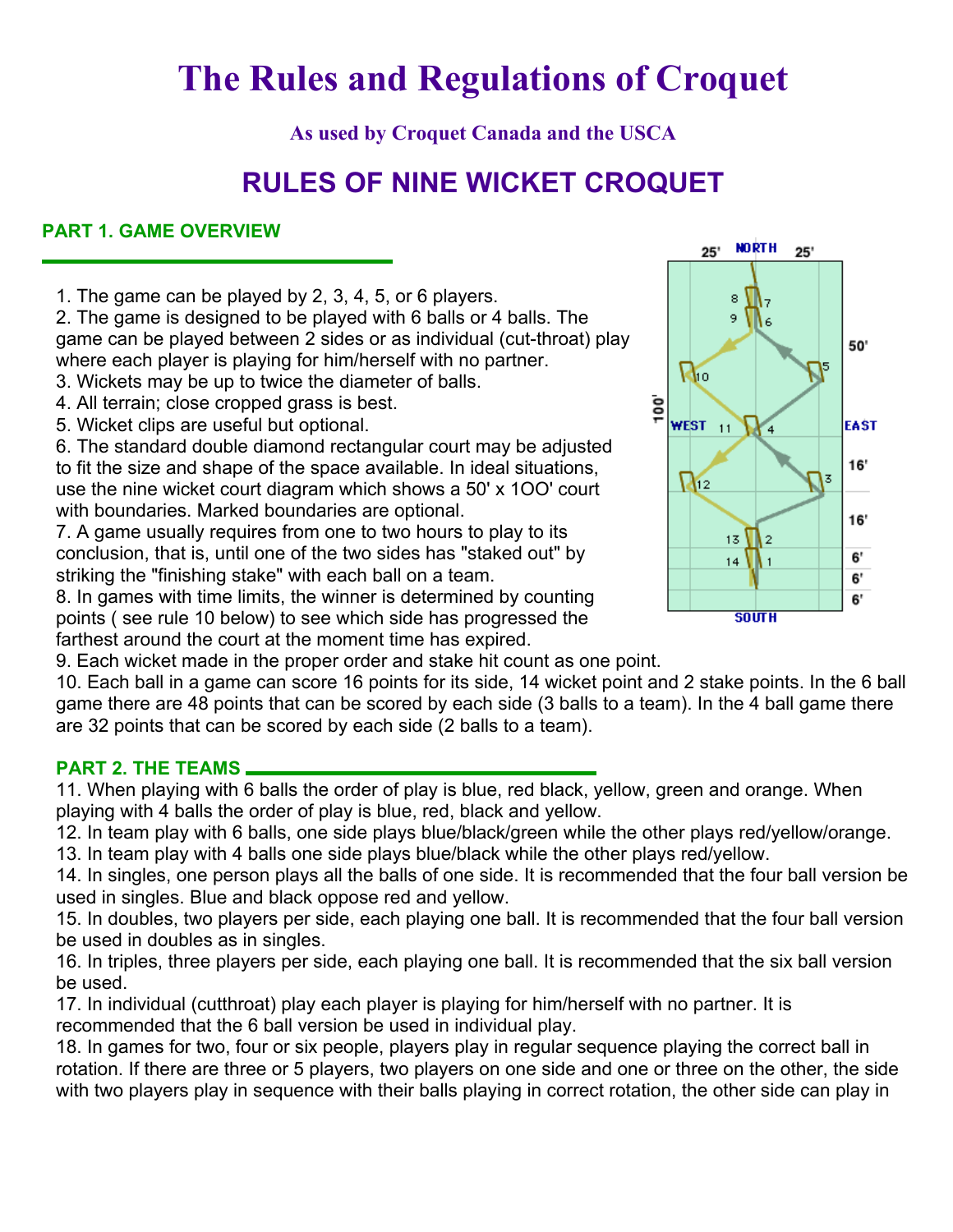the following manner; on a side with one player that player plays two balls, on a side with two players the players alternate play on one ball.

# **PART 3. COMMENCING PLAY**

19. A coin toss is used to determine which side gets to go first.

20. Each of the balls is brought into play in the first six sums, beginning 36" directly in front of the "starting stake".

# **PART 4. THE TURN**

21. In a six ball game the order of play is blue, red, black, yellow, green, then orange.

22. In a four ball game the order of play is blue, red, black, and yellow.

23. At the conclusion of a turn in which a wicket or stake point is scored, the wicket clip of the color corresponding to the ball should be placed on the next wicket or stake to be scored by that ball.

24. If your set does not include wicket clips you may use colored clothespins.

# **PART 5. BONUS STROKES**

25. There are two ways to earn bonus strokes;

1) Scoring a wicket or hitting the "turning stake" gives you one bonus stroke.

2) Roqueting (hitting) a ball with the strikers ball gives you two bonus strokes.

26. All wicket or stake bonus strokes must be played from where the ball lies after the point is made. 27. After roqueting (hitting) a ball a player has four options:

1) Take the two bonus strokes from where the players ball has come to rest.

2) With "ball in hand" place the players ball one mallet head's length away from the other ball in any direction and then take two bonus strokes.

3) With "ball in hand" place the players ball in contact with the struck ball (where it has come to rest) then strike the player's ball so as to send both balls in the desired direction. This is called a croquet shot. The striker then has one bonus stroke remaining.

4) With "ball in hand" place the players ball in contact with the struck ball (where it has come to rest) and placing the player's foot on his own ball so as to render it immobile, strike the player's own ball so as to send the other ball off in the desired direction while the player's ball remains where it is. The player then has one more bonus stroke remaining. If the players ball moves from under the foot there is no penalty and the bonus stroke is taken.

28. Each ball may be roqueted (hit) for bonus strokes only once in a turn, unless the striker scores a wicket or strikes the turning stake, in which case the balls may be roqueted again for bonus strokes. 29. Bonus strokes may not be accumulated. Only the last earned bonus strokes may be played. The exception to this rule occurs if you score both wickets at the starting and turning stakes.

30. Roqueting a ball a second time in a turn with not yet having scored a wicket point is not considered a fault. You do not receive, however, additional bonus strokes as a result of the second roquet. Play proceeds from where the balls came to rest.

31. If another player (partner or opponent) puts your ball through its proper wicket or into the turning stake, your side gets the point but no bonus stroke.

32. If a player roquets (hits) more than one ball in a stroke it will get bonus strokes from the first ball roqueted with the other balls remaining where they came to rest.

33. Playing the game with "Deadness" is optional. See Part 10. DEADNESS for specifics.